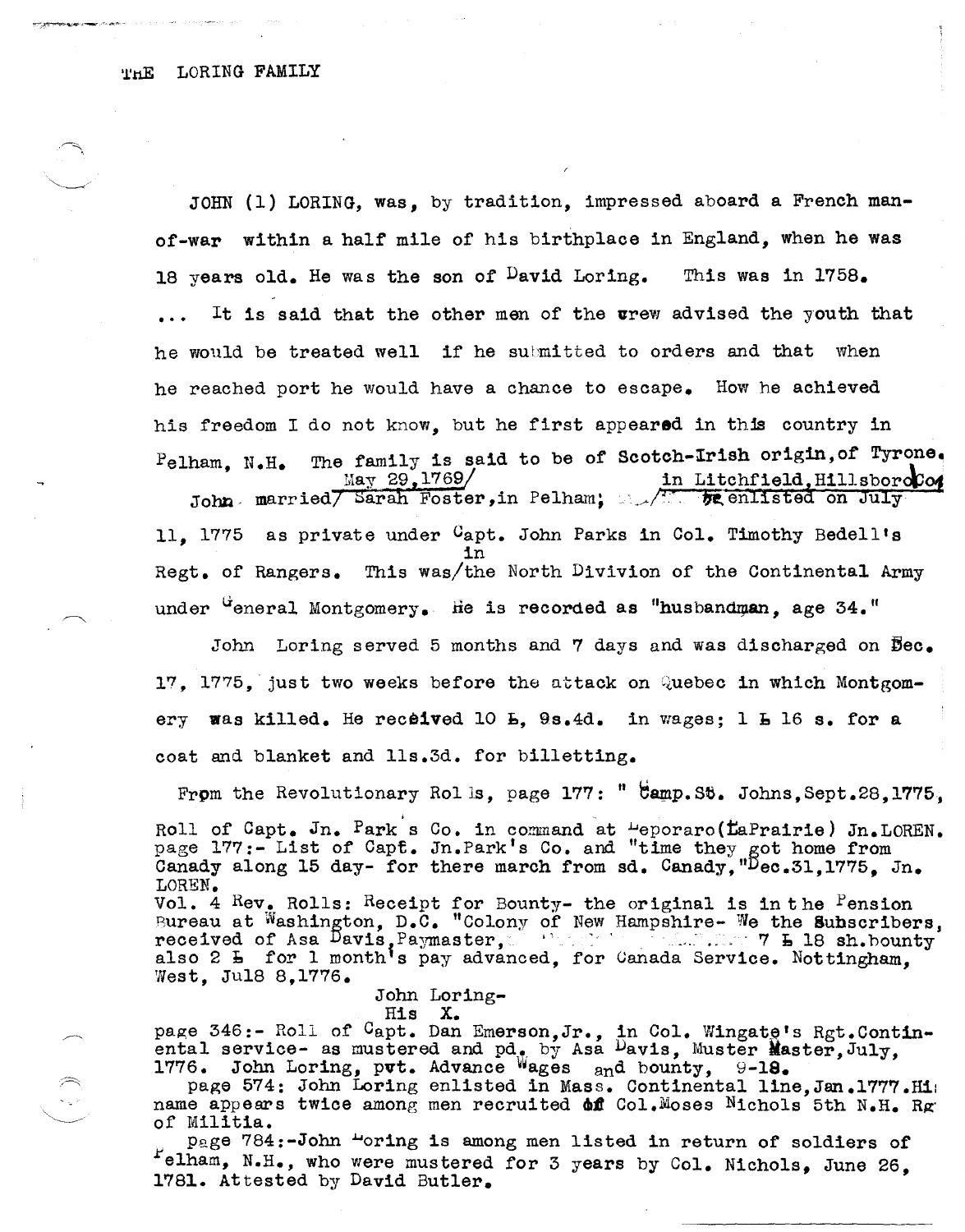| John(1) Loring and his wife Sarah Foster, had:-                                                                                                                                                   |
|---------------------------------------------------------------------------------------------------------------------------------------------------------------------------------------------------|
| Solomom $(2)$ , b. ---; d. unm. in Plymouth.                                                                                                                                                      |
| David $(2)$ , b., went to New York State.                                                                                                                                                         |
| John(2), b. 1769; settled in Boscawa, N.H. and Francestown; sd. to have                                                                                                                           |
| m. in Methuen; Joanna Morse of Lyndeboro; went to Francestown/ 80<br>about 1797; then to Boston, N.H.; he d. $\text{Vec-29}$ , 1804; she d. 1848 at/                                              |
| William (2), b.1772 ; m. a Miss Schermerhorn; lived in Schenectady,                                                                                                                               |
| $N \cdot Y$ .                                                                                                                                                                                     |
| Sarah $(2)$ , b.<br>; m. a Stearns of Charlestown.N.H.                                                                                                                                            |
| Tom $(2)$ b.<br>; was in War of 1812; d. 1826, attended P.A. for<br>a time; learned machinist trade; m. Sarah Russell of Andover,<br>Oct.23, 1806; owned a brick-yard in Charlestown; enlisted in |
| War and family returned to Andover; lived on Whiting place in<br>Den Holt's house near-Sunset Rock. Put machinery in-lst steam-<br>boat to go down Ohio River;d. in New Orleans of spotted fever  |
| John(2)Loring (Jn. (1) and wife, Joanna Morse, had:-                                                                                                                                              |
| John $(3)$ , b. July 5,1793; in Methuen; lived with Joseph Kingsbury of                                                                                                                           |
| Francestwon, N.H. and was employed by David Fuller of F. in                                                                                                                                       |
| a stone quarry 9 yrs. Was lst man to enlist in War of 1812:                                                                                                                                       |
| m. Desire, daughter of Dave Fuller, Dec. 19, 1821; he d. in New                                                                                                                                   |
|                                                                                                                                                                                                   |

and had a store of traditions.

Hannah  $(3)$ , b. in Methuen; m. Joseph Kidder of Lyndeboro.N.H.; d. in

Boston, N.H., March 24,1863. Was a great conversationalist

Modena, Ohio.

Thomas(3), b. in Methuen; d. of spotted fever in New Boston, age  $10$ . Betsy  $(3)$ , b. in Francestown; d. " " " " " Sally  $(3)$ , b. "  $m11$ fo<sup>1</sup>rd, 1798; m. Eli Curtis of Lyndeboro; d. there.<br>William  $(3)$ , b. " ,1800.  $$11a$(3)$$ , b. in New Boston;  $d.y$ .

It is said that  $Tom(2)$  Loring,-above- while in the War, on duty at Sacketts <sup>H</sup>arbor, rode a horse on a bridge which fell through and he was injured and never fully recovered. He was in a hospital a long time and helped care for other wounded and did not return here until 1816. He then went to  $N_{\bullet}Y_{\bullet}$ , and with others, became interested in machinery for steampboats. W<sub>e</sub>nt with his family to Cincinnati. He used to make trips to New Orleans to repair boats, and there sold brows.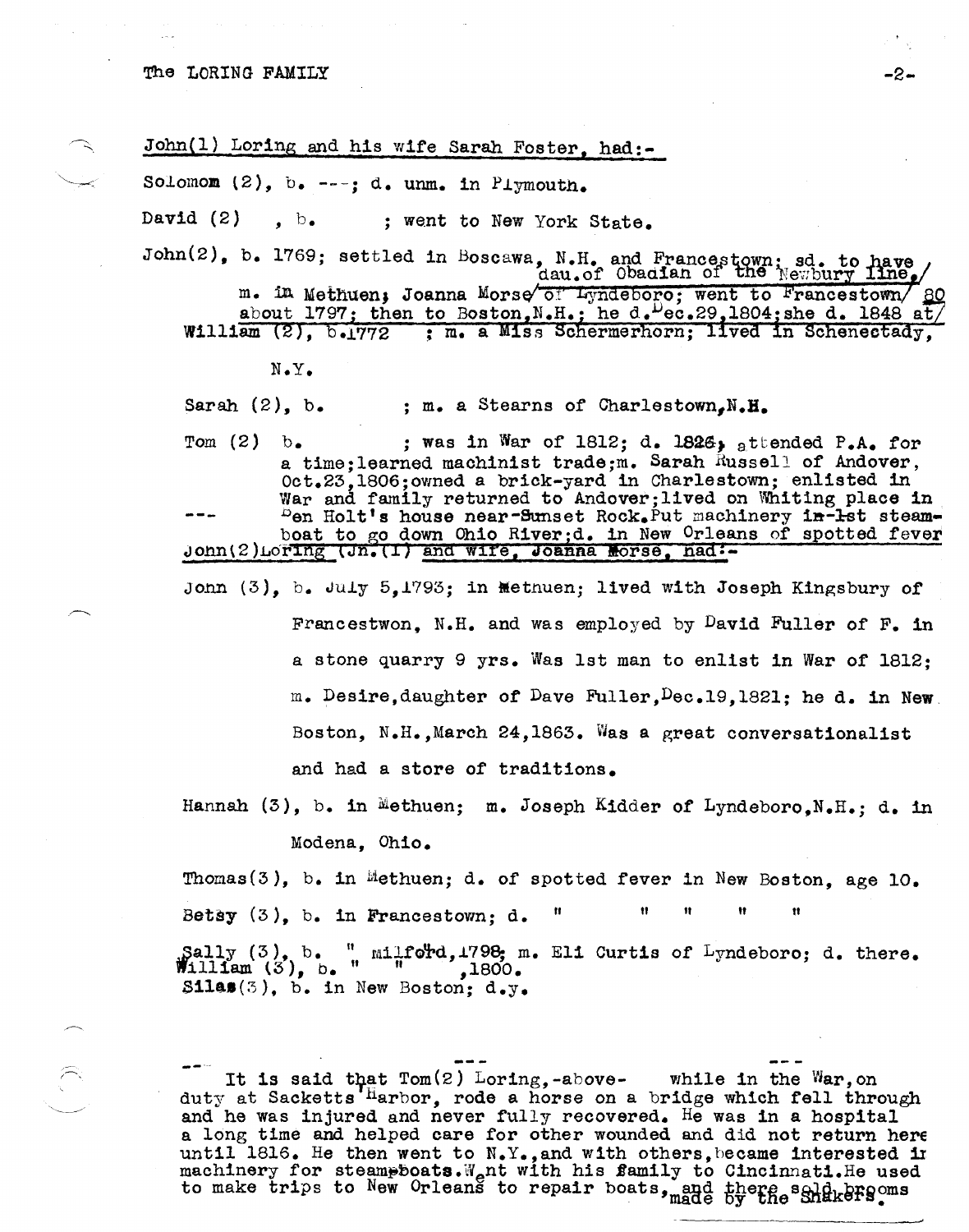## The LORING FAMILY  $-3-$

v

/--..

 $\smile$  ,  $\smile$ 

Tom(2)Loring(John(1) and wife, Sarah Russell, had:-

~nomas Foster 03), b. 1n Charlestowm,Dec.15,1807; m. Kez1a Murray *ot* 

Steubenv1lle, Ohio. John Russell(3), b. before 1818; d. in Cinn.O. lst, Martha Jacobs John Russell(3), b. in Cinn. Ohio,1821; machinist; m.  $\overline{\ln}$  Reading,  $\overline{\ln}$ 

8,1864, at  $43$ , a 2nd m.-Mrs. Sarah A.M. Buck of Reading, age

27, b. in Tyngsboro, dau. of Amos  $R_$ . and Maria Barker, he d. Dec.3,1897 in Andover; buried in South Yard. (1st #.a.1860.) Sarah (3), b. 1809:m.Jacob Stickney of Newburyport, Nov. 25, 1833; he went to Cal. in 1849; d. there Jan.30,1850; both in So.Yard. Mary Ann (3). b. 1813 ; m.Anthony Davenport Currier of Newburyport, Anthony was drowned in the Merrimac.  $0ct.8$ ,  $1835.$ /(Mary Ann was b. In Andover , Sept. 25,1813 after her father left for Warj;she m. 2nd, Robert Callahan, Jr., then of Reading. Robert Callahan d. may 22, 1889 at artija.<br>Geografi  $\sim 10^{10}$  M  $_{\odot}$ 80.

John(3)Loring(Jn.(2-1) and wife, Desire Fuller, had:-Lorinda  $(4)$ , b. ; m. S.F. Burnham; had 3 ch.:-John(5) in New Mex Charles (5) and Lorinda (5) in Manchester.<br>Desire (4). b.  $\frac{m}{m}$ . J.P. Todd; lived in New Boston;h ;m. J.P. Todd; lived in New Boston;had 12 ch. George  $(4)$ , b. Hannah  $(4)$ b. ; m. lived in Black Hills. Wyoming. ; m. H.C. Langdell;11ved 1n Milford; had:-

Charles A. (5) John Loring(5)<br>George C. (5)

John E. (4) started for Cal; d. within a few days 'sail

from San Francisco, buried at sea.

Aaron(4) went to Gal. with brother;d. in Sonora, Val. after 3 years.

 $David(2)$  Loring(John (1) and wife, had :- $John(3)$ David (3)<br>Wm. Riley (3)  $W_m$ . Riley (3)  $\hspace{1cm}$  ; m. Jane Mickey-<br>Thomas (3) Sally Ann (3 ) -- - ---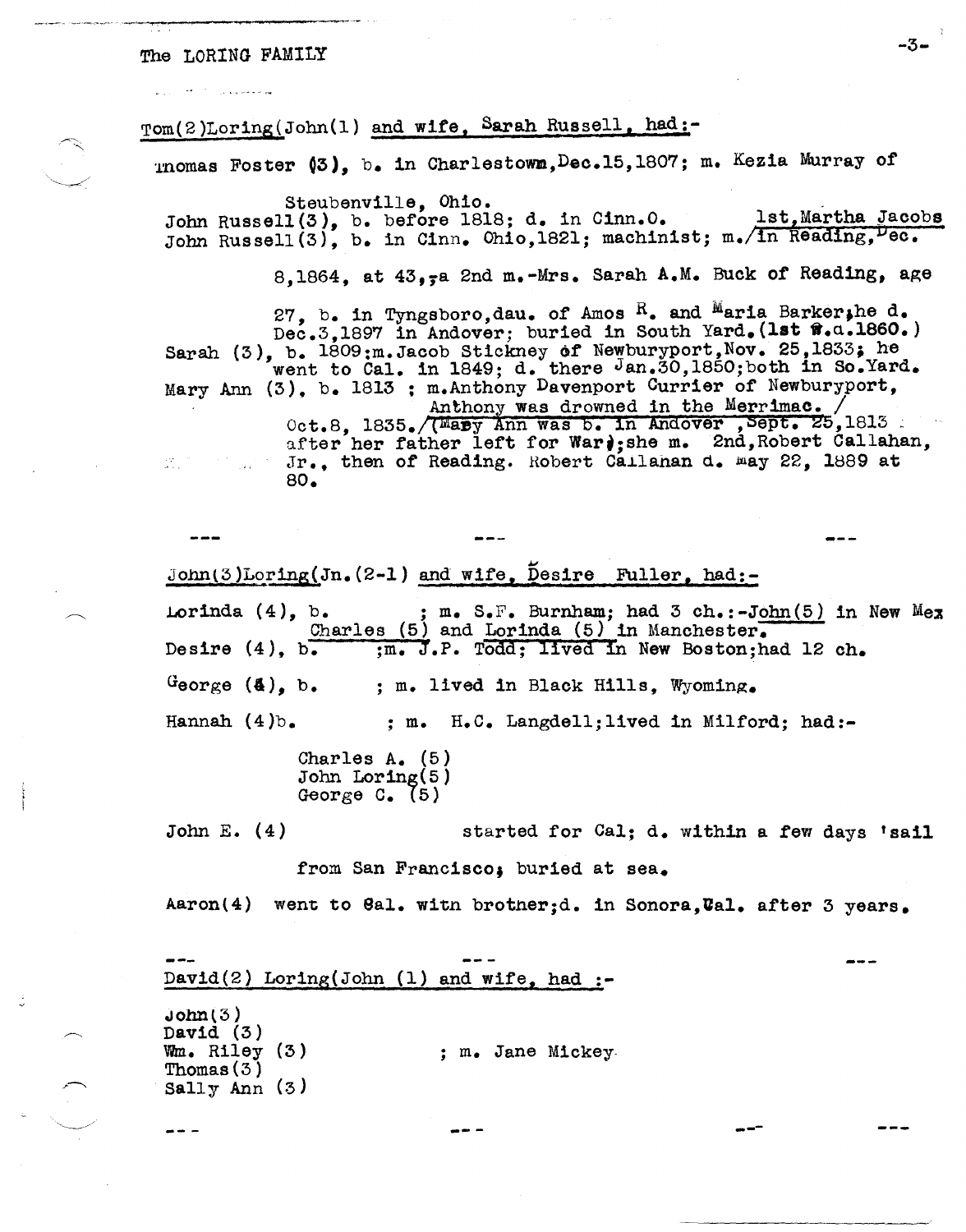Wm. Riley(3) Loring(David(2) John(1) and wife, Jane Mickey, had:-

 $Wm.$  Riley(4) Augustus $(4)$  $A1$ ... $O(4)$  $E$ rnest  $(4)$ Jessie l4) Simon (4)  $v$ narles  $(4)$  $E1z$ ea (4) May  $(4)$ ; d.y.

Ernest  $L_{\bullet}(4)$  Loring (Wm.R.(3) David (2) Jn.(1) and wife Linda Bloom:-

, • m. Linda Bloom.

Kuby Eana (5)b. 1884; m. Martin Luther Grisell. narry Groves (5), d.y. Irma Bloom (5), d.y. Merrill Edmund (5) Charles Maxford (5)

Mary Ann (3) Loring, who married Robert Callahan, writes an instructive letter on the trip to the West of her father, Tom (2) Loring, with his wife Sally(Russell) and his little brood about 1818. From C.H.A.:-

The family stayed in New York awhile while Tom got in with the Steamboat people and had a chance to go to Natshez, Miss. He started off' with his family in a covered wagon-John (3) being a babe in arms.

After they got over the mountains they went down the Alleghany River in a flat boat- a large double-decked affair- a deck at each end and a space between- operated by the current. Two families could squat comfortably-one at each end- under awnings. On these boats were four fire-places where they cooked hoe-cake , corn bread, hasty pudding and fish. Potatoes were plentiful and common, but Mary, Ann says she never saw a cracker until she was grown and came back East.

When they reached Cincinnati the Ohio River froze, as they had started late. The boat could go no farther until the river was free again, so Mr. Long started out to see what he could do. He found a straggling village beyond a hill, and there discovered an empty house. Its owner said that he was awfully lonesome and if Tom would stay they might have the place rent free for 3 months.

They could get no furniture, so mother Sally, who was a good contriver, covered barrel chairs and they made furniture out of odds and ends until Tom got a start. Sally and Mary Ann remembered eating their meals kneeling in front of an overturned tub.

Tom hired a patch of land from the Shakers who had a farm back in the hilis, and he raised broom corn and learned to make brooms. On his trips down the Mississippi later he sold his own bromms and those made by the Shakers. On these trips he took young Tom, and junior lear! ed to make saddle-trees which were in good demand as everybody at that time rode horseback.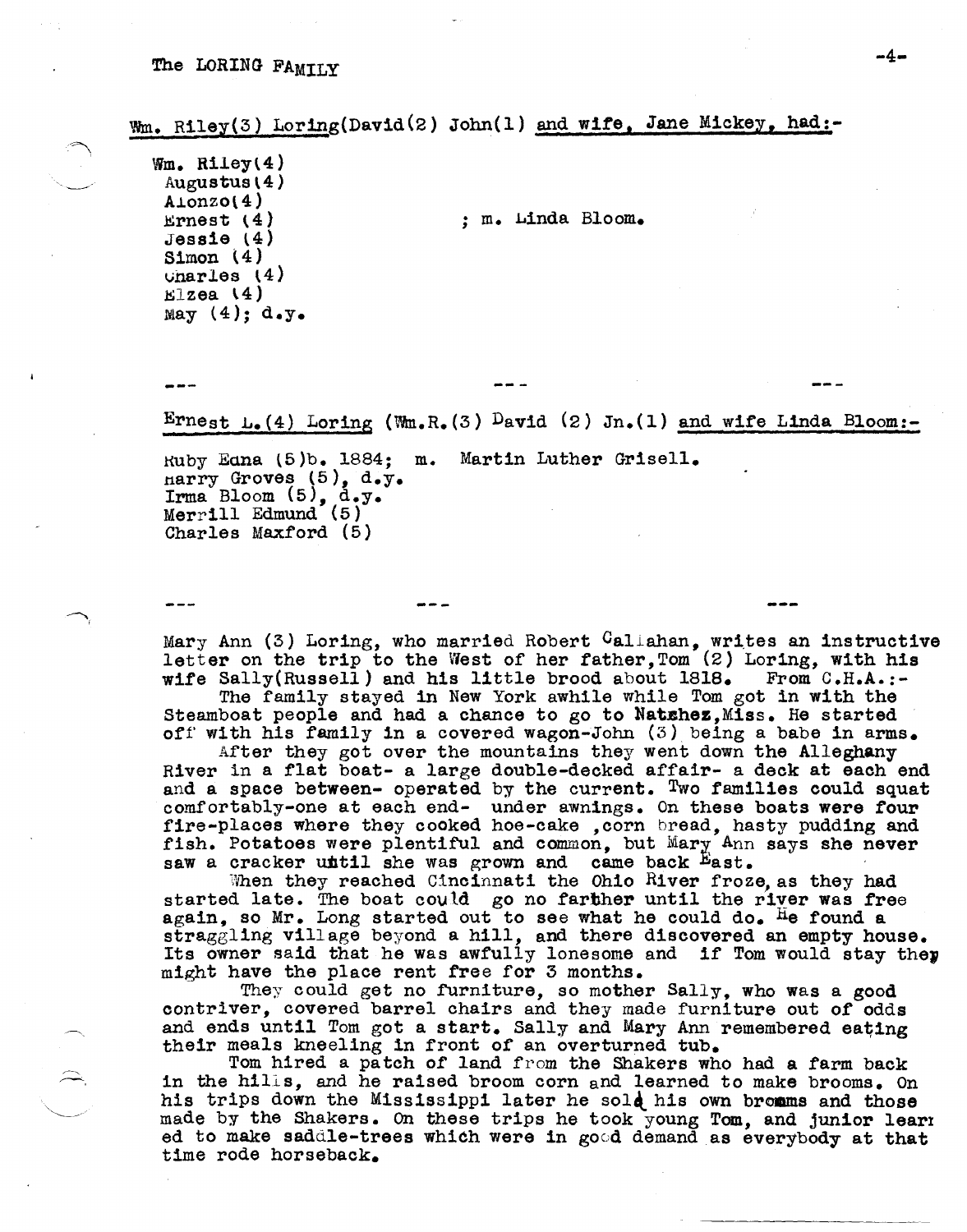## The LORING FAMILY  $-5-$

Tom(2) put the machinery in the first Ohio River steamboat.

sally discovered a half barrel of flour in the attic of their new house and the owner gave it to her. From this she made a fine quantity of starch, and young Tom and Sally peddled it about. When the barrel was empty it became another chair. The owner of two large brick houses where officials needed laundry work done, availed  $\mathbb{C}$  with the himself of Mrs.Loring skill, and one way and another, the family got along, pioneer-fashion.

Their relative, grandpa Russell, promised to set them up in Andover if they would come back again and sent money for their return. They sold everything they would not need and started for Buffalo, coming back with their own wagon and a prairie schosner, in which they lived until they got to the canal boat, on Lake Erie.<br>young

When they first returned/ Tom went to Boston for a time and stayed with Eben Lovejoy, whose mother  $Pnebe(Russell)$  was fom's aunt. Lovejoy had a store there but Tom did not fancy the life of a clerk. He liked his trade. but there was no demand here for saddle-trees. Besides, he had left a young lady, Hannah Smith, out near the OhiO, and he longed to go back. The Boston girls of the day were a mere bag.of bones to Tom, whose taste ran to Western models, so he went back. "Hannah, in the meantime, had been annexed by a rival- but Keziah Murray took her place in his heart.

Once when Mrs. Callahan went West she rode with an old stage driver whose name was Loring. On inquiry she learned that he was her UNCLE WILL-IAM • He was pleased to hear all about her family and asked her to stay over and visit at his home, which she was unable to do at the time.

Her son came East later - and said that his mother and her uncle's family had corresponded, and that uncle Bill's wife was very disappointed at her failure to meet Mrs. Callahan.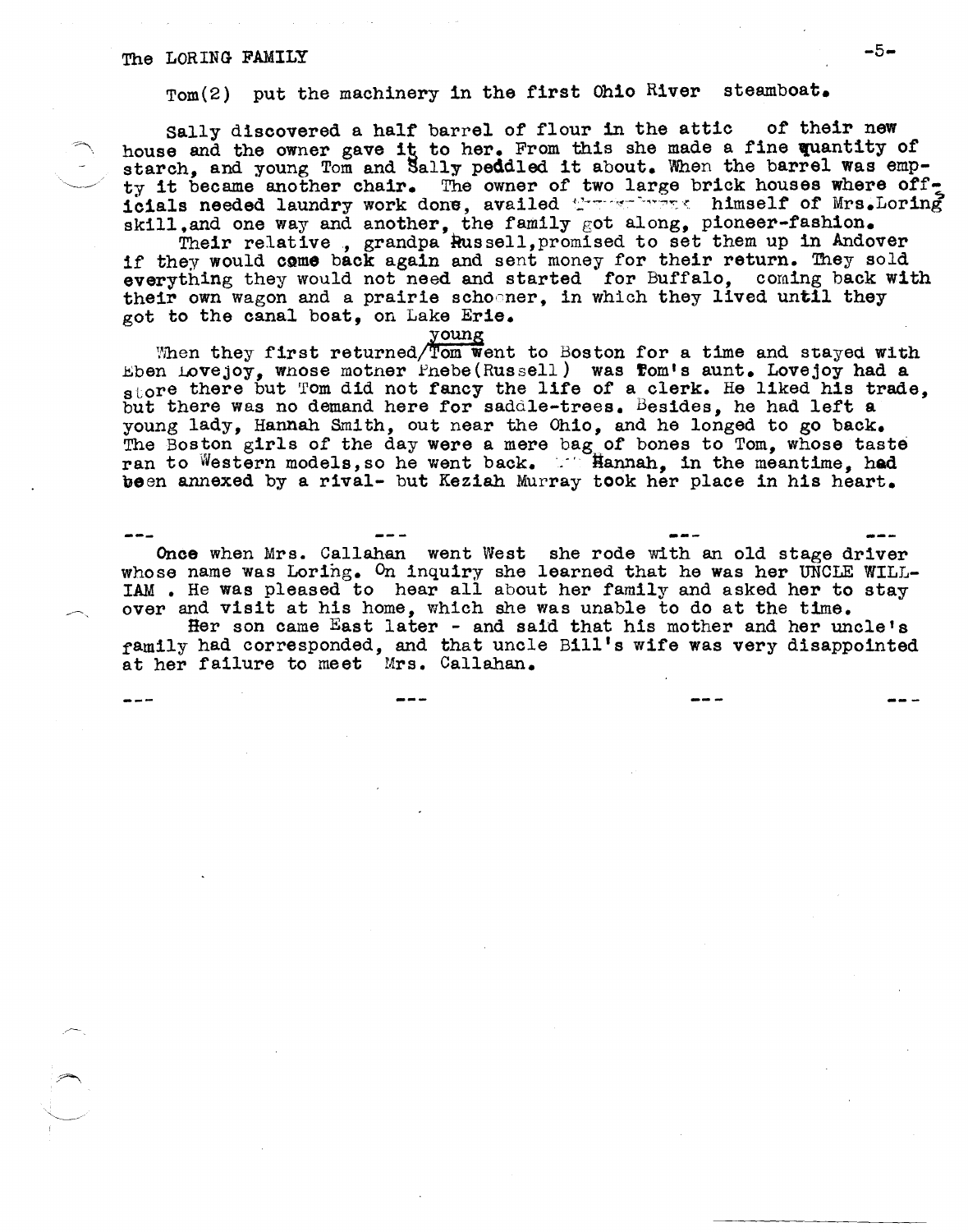THE LORING FAMILY of ANDOVER

Another LORING family represented here in Andover,descends from Thomas (1) Loring who came from Axminster, Eng1and,in 1635 and went first to Hingham. He married Jane Newton in England. She d. in Hull, Aug. 25, 1672. Thomas also died in Hull, on April 1, 1661. They had:-Thomas(2), b. 1629; m. Hannah Jacobs, dau. of Nicholas(1), Dec.16,

1657; he d. in Hull, 1679; she m.  $2nd.$ , Col.Stephen French; she d. Oct.20, 1720; he d.-

John  $(2)$ , b. Dec.22, 1630; m. Mary  $(2)$  Baker,dau. of Nath'l  $(1)$ , bapt. in Hingham,Aug. 1639; she d. in Hu11,Ju1y 13,1679, John m. 2nd., Sept. 22.  $1679$ , Rachel(Wheatly) Buckland.dau. of Jn.of Braintree.She d. Sept. 20,1713 in Hingham, he. d. Sept.19,1714

 $Isaac(2)$ , bapt. in Hingham, Jan. 20, 1640; d. Feb.1.

 $s$ osiah (2), bapt. in Hingham, Jan. 9, 1642; m. Elizabeth Prince, dau.of John(1), in 1662; she was bapt. in Hingham,  $\text{Aug, 9}$ , 1640; $\text{d}_\bullet$ May 4,1727; he d. in Hingham,Beb.14,1713.

Ben(2), bapt. in Hingham, Nov. 24, 1644; m. Mary <sup>H</sup>awkes, dau. of Matthew(1) bapt. in  $\mathfrak{m}$ , Aug.2,1646; d.July 17,1714; he d.in Hull, Mar. 10,1716.

Joshua(2) ( added by Davis, in"Landmarks of Plymouth."

Thomas(2) Loring(Tom(1) and wife, Hannah Jacobs, had: $\varphi$  $Ben(3)$ , b.  $1662$ .

Hannah  $(3)$ , b.Aug. 9,1664: m. in Hingham, J<sub>u</sub>ne 5,1685, Rev. Jeremia(3) Cushing(Dan(2) Matthew(1); she m.  $2nd.$ , 1706, Sgt.John(2) Barker,Jr., of Scituate.

 $\texttt{Tom}(3)$ , b.March 15, 1668; Lieut; of Duxbury; d.Dec.5, 1717 $\texttt{gm}$ .Debora Cushing in Boston, Apr. 19, 1699;dau.Jn. (2), b. Sept. 1674. Debora(3), b. Oct.24, 1669;m. in Scituabe, May 20, 1685 John(3)Cushing;

she d. 1713.

-6-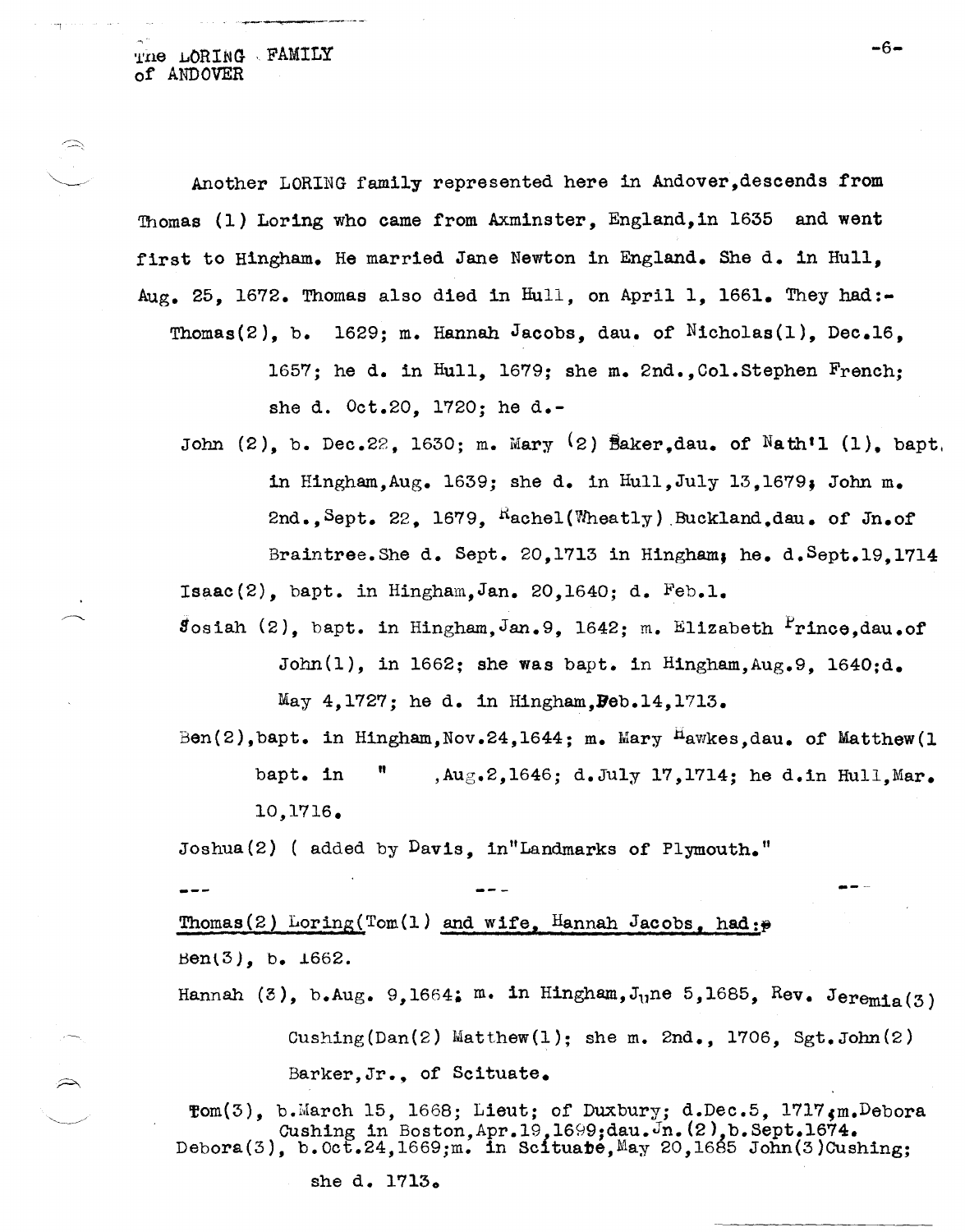The LORING FAMILY

Children of Thomas(2) Loring and wife, Hannah Jacobs, (  $\text{cont.}$  ):-David $(3)$ , b.Sept.15,1671; d. in Hingham, July 27,1752. Abigail  $(3)$ . b.  $1678$ ; maybe d.y.  $C_{\text{aleb}}(3)$ , b.June 9,.1674; was a doctor of Plympton. Lieut. Tom(3) Loring(Thos.  $(2-1)$  and wife,  $\frac{D}{2}$ ebora Cushing, had:- $Tom(4)$ , b. Feb.4,1700; lived in Plymoutn; m. in Duxbury, Feb.3,1724, Mary Southworth, dau.of  $Tom(3)$ , b.Sept.18, 1703;her mother was Sara (3) Alden(Jonathan(2)John(1). Joshua(4), b. 1701; d. unm. Oct.28,1'781. Nath<sup>'</sup>1 (4) b. Aug. 21, 1704; of Duxbury; m.  $Dec.2.1736$  Priscilla Bailey prob. dau. of Wm. Bailey and Dorothy Graves. Ben(4), b. Oct.12,1708; d. March 1, 1781; m. in Kingston, Aug.1,1733, Anna Alden(Jn.(3)Jonathan(2) Jn.(1); she was b.Jan.29.1722; d.July.l. 1804. as 2nd. wife,/ Debora(4), b. Dec.9, 1710; m./ Feb.18,1727 Sylvester Richmond; she d. Apr. 14, 1752. Hannah  $(4)$ , b. Natn <sup>i</sup> l(4) Loring(Lieut.Tom(3) Tom(2-1) and wife, Priscilla Bai1ey,had:- William  $(5)$ Nath'l  $(5)$ , b. Priscilla (5), b. Hanna (5) b. Abigail  $(5)$ , b. ; m. in Pembroke, Sept.l,1771, Sarah Bakerl3 ; m. in Pembroke, Jan.6,l782, Daniel Baker. ; m. June 26,1780 Wait Lord. ; m.  $Peter(5)Bradford(Gamaliel(4)Sam(3)Wm(2-1) of$ Wimslow. Me., b. 1745.

Wm.  $(5)$ , b. ; m. Jan.8,1767 Alethea Alden; she was daughter of  $Sam(3)$ David(2)  $Jn.(1)$  Alden and wife, Sarah Sprague; she d.April. 1820 at 76; he d. Oct.18,18l5. ---

-7-

 $(4)$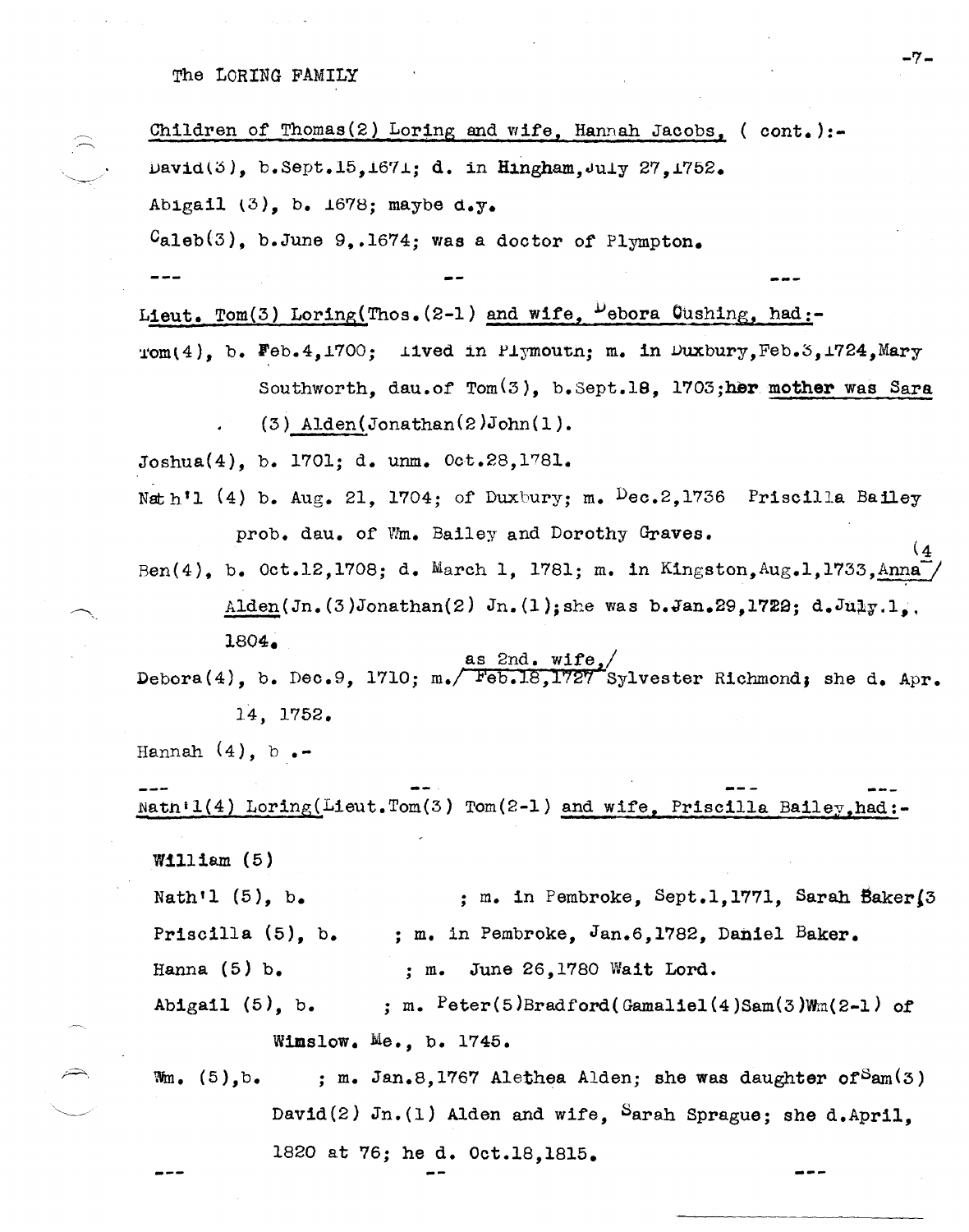William(5)Loring(Nath(4)Lieut.Tom(3)Tom(2-1) and wife Alethea Alden:-William  $(6)$ , b. May  $9,1768$ ; m. Judith Little.

George (6), b.Feb.2,1770; m. Nancy Delano;2nd.,Hannah Drew; 3rd.,W1l-

thea Drew.

 $Ichabod(6)$ , b.April 14,1773; d. in West Indies.

Joshua (6), b. Dec.5,1774; m. Hannah D1ngley.

Samuel  $(6)$ , b. Nov.3,1775; m. Lucy Delano.

Alden  $(6)$ , b. 1780; m. Lucinda Briggs, (b. in Duxbuty). Lucinda A1den(7), b.Aug.5,1809; m.Otis Ba11ey,Feb.7,1833; d. sophia  $(6)$ , b. 1783; m. Elisha Tilden. Clarissa (6), b. 1785; m. Abner Stetson. Bailey(6), b. Dec.l0,1786; Rev.; m. Feb.20,1815, Sarah Pickman Osgood, dau. of Isaac Osgood of Andover; she d. age 39; lived in

No. Andover Centre • **.........** 

Rev. Bailey Loring( $\theta$ )Wm.(5)Nath(4)Tom(3-2-l) and Sally Osgood, had:-George Bailey(7), b.Nov. 8, 1817

Isaac Csgood (7), b. June *20,* 1819;m. Dec.l, 1847, Ellen Maria, dau.of and w. Sall, Hon.D. P. King/of Danvers; m. 2nd., Caroline W. King, a sister of 1st wife, May *23,1850.*  Gayton Pickman(7), b.Dec.6,l822.

R. John Alden  $(7)$ , b. Aug.12, 1824. He and the John/Loring of the line of

John (1) were both machinists,-worked and boarded together,

and puzzled the landlady by insisting they were twins.